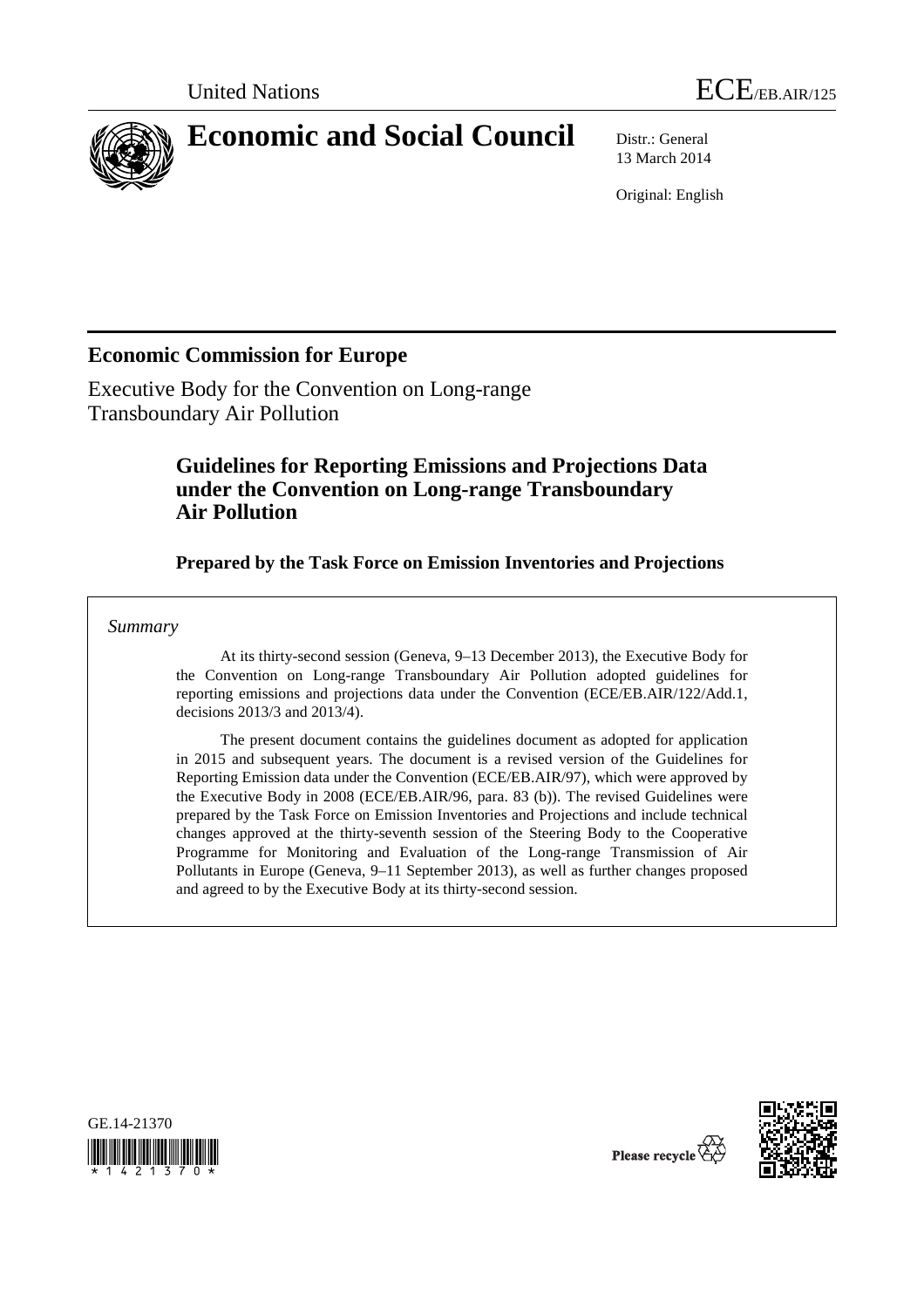#### **ECE/EB.AIR/125**

# Contents

|               |                                                                                                                                                    | Paragraphs | Page |  |
|---------------|----------------------------------------------------------------------------------------------------------------------------------------------------|------------|------|--|
| I.            |                                                                                                                                                    | 1          | 3    |  |
| Π.            |                                                                                                                                                    | $2 - 3$    | 3    |  |
| Ш.            |                                                                                                                                                    | $4 - 14$   | 3    |  |
| IV.           |                                                                                                                                                    | $15 - 17$  | 8    |  |
| V.            |                                                                                                                                                    | $18 - 36$  | 9    |  |
|               | А.                                                                                                                                                 | $18 - 29$  | 9    |  |
|               | <b>B.</b>                                                                                                                                          | $30 - 31$  | 10   |  |
|               | C.                                                                                                                                                 | 32         | 10   |  |
|               | D.                                                                                                                                                 | $33 - 34$  | 11   |  |
|               | Е.                                                                                                                                                 | $35 - 36$  | 11   |  |
| VI.           |                                                                                                                                                    | $37 - 50$  | 11   |  |
|               | А.                                                                                                                                                 | $37 - 41$  | 11   |  |
|               | <b>B.</b>                                                                                                                                          | $42 - 43$  | 13   |  |
|               | $\mathcal{C}$ .                                                                                                                                    | $44 - 50$  | 13   |  |
| VII.          |                                                                                                                                                    | 51         | 14   |  |
| VIII.         |                                                                                                                                                    | 52         | 14   |  |
| IX.           |                                                                                                                                                    | 53         | 15   |  |
| Appendix      |                                                                                                                                                    |            |      |  |
|               |                                                                                                                                                    |            | 16   |  |
| Annexes       |                                                                                                                                                    |            |      |  |
|               | Annexes I to VII to these Guidelines are available online from http://www.ceip.at/reporting-<br>instructions/annexes-to-the-reporting-guidelines/. |            |      |  |
| <b>Tables</b> |                                                                                                                                                    |            |      |  |
| 1.            | List of pollutants to be reported for an LPS if the applicable threshold value is exceeded,<br>6                                                   |            |      |  |
|               |                                                                                                                                                    |            |      |  |

2. Stack height classes (physical height of stack) for categorization of LPS emissions reporting....... 6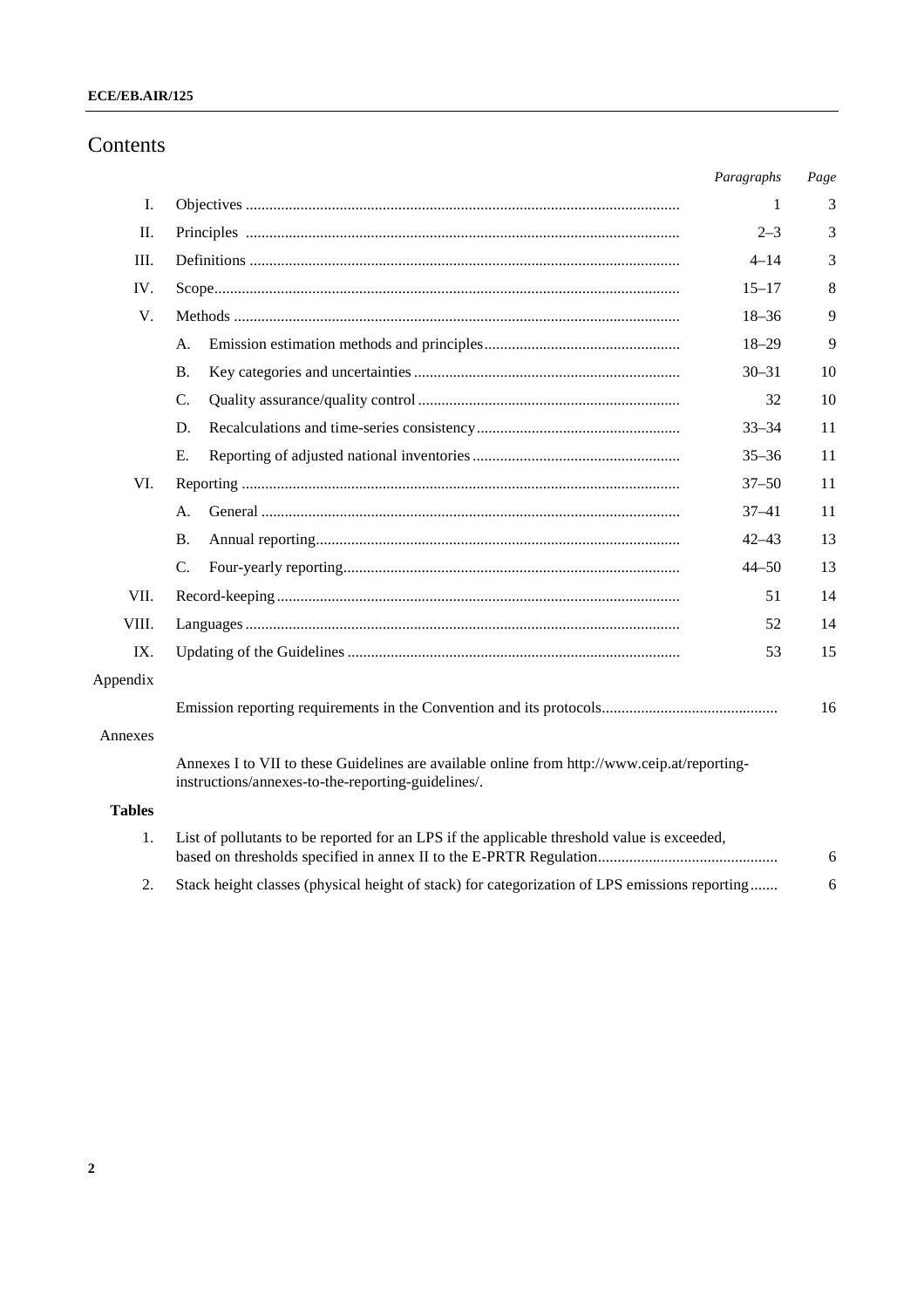# **I. Objectives**

1. The objectives of these Guidelines are:

To assist Parties, through a common approach, in meeting their reporting obligations under the 1979 Geneva Convention on Long-range Transboundary Air Pollution and its protocols;

(b) To support the evaluation of emission-reduction strategies;

(c) To facilitate the technical review of air pollutant emission inventories, in accordance with the methods and procedures for the technical review of air pollutant emission inventories reported under the Convention and its protocols (EB.AIR/GE.1/2007/16) approved by the Executive Body for the Convention at its twentyfifth session (ECE/EB.AIR/91, para. 27 (m));

(d) To allow for the effective assessment of compliance with emission obligations under the Convention's protocols by the Convention's Implementation Committee;

(e) To facilitate the harmonization of emission reporting with reporting under other relevant multilateral environmental agreements and relevant European Union (EU) legislation.

### **II. Principles**

2. Parts of these Guidelines reflect legal obligations for reporting under the Convention and its protocols in force, as further substantiated by Executive Body decision 2013/4 adopted at its thirty-second session. The Executive Body may adopt subsequent decisions to alter, strengthen or otherwise clarify the content and the legal basis of the Guidelines.

3. Parties are formally only required to report on the substances and for the years set forth in the Convention and the protocols and their amendments that they have ratified and that have entered into force for them. The Guidelines should not be understood to imply that the reporting obligations of a specific protocol apply to a Party to the Convention that is not a Party to that protocol.

### **III. Definitions**

4. The term "Parties" in the Guidelines refers to Parties to the Convention, unless otherwise specified.

5. In the context of the present Guidelines (and applicable to both emission inventories and projections):

(a) "Transparency" means that the data sources, assumptions and methodologies used for an inventory should be clearly explained, in order to facilitate the replication and assessment of the inventory by users of the reported information. The transparency of inventories is fundamental to the success of the process for the communication and consideration of the information. The use of the Nomenclature For Reporting (NFR) tables and the preparation of a structured Informative Inventory Report (IIR) contribute to the transparency of the information and facilitate national and international reviews;

"Consistency" means that an annual inventory should be internally consistent for all the reported years for all elements across sectors, categories and pollutants. An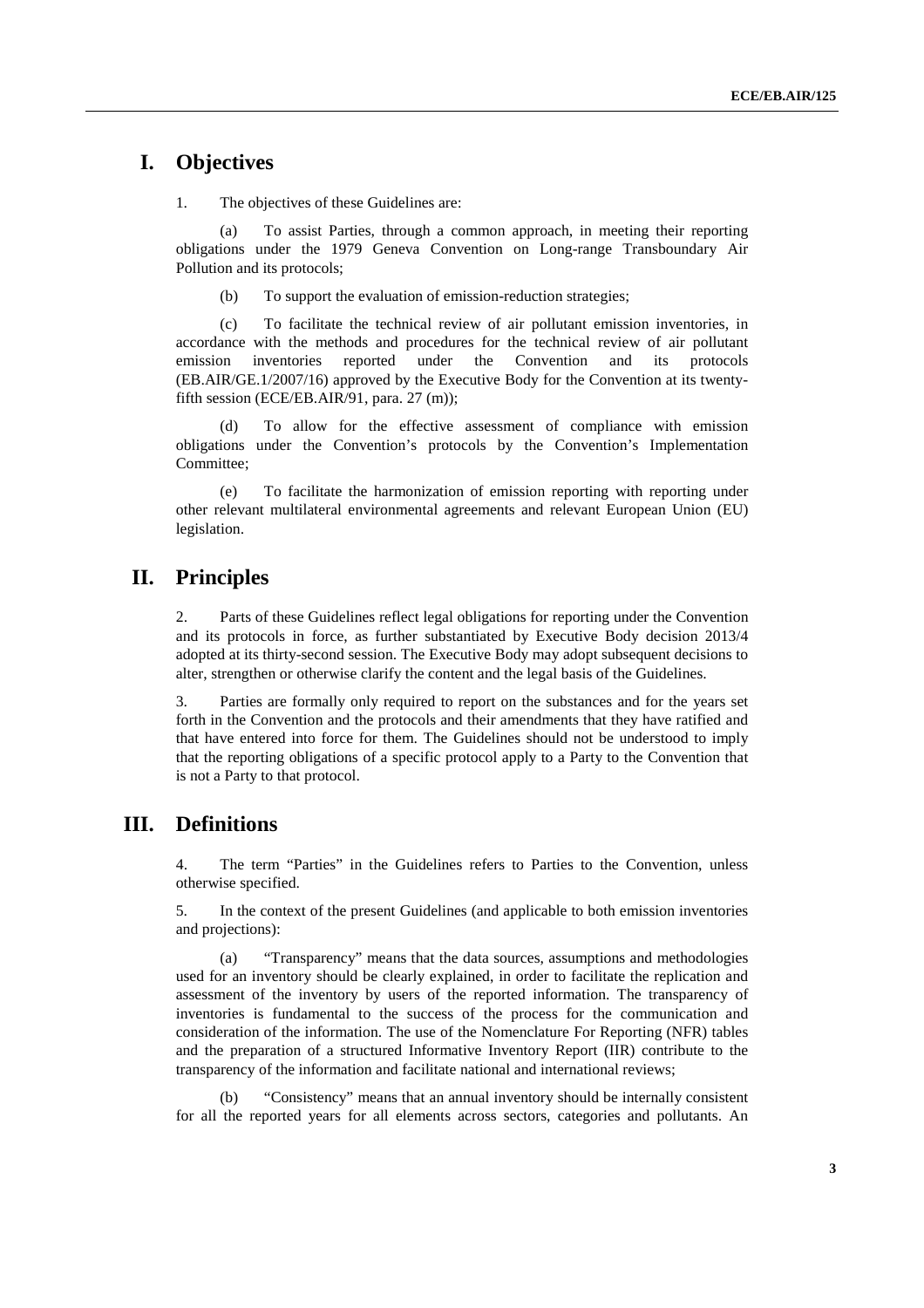inventory is consistent if the same methodologies are used for all of the years of the inventory and if consistent data sets are used to estimate emissions. For projections, consistency also means that a year of the submitted inventory is used as a base year;

(c) "Comparability" means that estimates of emissions reported by Parties in their inventories should be comparable. For that purpose, Parties should use the accepted methodologies as elaborated in section V below and the NFR formats for making estimations and reporting their inventories;

(d) "Completeness" means that an annual inventory covers at least all sources, as well as all pollutants, for which methodologies are provided in the latest  $EMEP/EEA<sup>1</sup>$  air pollutant emission inventory guidebook<sup>2</sup> (EMEP/EEA Guidebook) or for which supplementary methodologies have been agreed to by the Executive Body. Completeness also means the full geographical coverage of the sources of a Party. Where numerical information on emissions under any source category is not provided, the appropriate notation key defined in paragraph 12 to these Guidelines should be used when filling in the reporting template and their absence should be documented;

"Accuracy" means that emission estimates should be accurate in the sense that they are systematically neither over nor under true emissions, as far as can be judged, and that uncertainties are reduced as far as practicable. Appropriate methodologies should be used, in accordance with section V below, to promote accuracy in inventories.

6. "Key categories" for a given substance means a source category of emissions that has a significant influence on a Party's total emissions in terms of the absolute level of emissions of that substance, the trend in emissions over a given time period and/or, for a Tier  $2<sup>3</sup>$  key category analysis, the uncertainty in the estimates for that Party. The concept of key categories is an important aspect in inventory development in that it helps to identify priorities for resource allocation in data collection and compilation, quality assurance/ quality control and reporting.

7. The substances for which there are existing reporting obligations in the Convention and the protocols as further specified by Executive Body decision 2013/4, include:<sup>4</sup>

"Sulphur"  $(SO<sub>x</sub>)$ , which means all sulphur compounds expressed as sulphur dioxide (SO<sub>2</sub>) (including sulphur trioxide (SO<sub>3</sub>), sulphuric acid (H<sub>2</sub>SO<sub>4</sub>), and reduced sulphur compounds, such as hydrogen sulphide  $(H<sub>2</sub>S)$ , mercaptans and dimethyl sulphides, etc.);

(b) "Nitrogen oxides", which means nitric oxide and nitrogen dioxide, expressed as nitrogen dioxide  $(NO<sub>2</sub>)$ ;

(c) Ammonia ( $NH<sub>3</sub>$ );

(d) "Non-methane volatile organic compounds" (NMVOCs), which means, all organic compounds of an anthropogenic nature, other than methane, that are capable of producing photochemical oxidants by reaction with nitrogen oxides in the presence of sunlight;

(e) Carbon monoxide (CO);

<sup>&</sup>lt;sup>1</sup> EMEP stands for the Cooperative Programme for Monitoring and Evaluation of the Long-range Transmission of Air Pollutants in Europe; EEA is the European Environment Agency. 2

 $\frac{2}{3}$  See http://www.eea.europa.eu/publications/emep-eea-guidebook-2013.

 $\frac{3}{10}$  For definitions of Tier 1, Tier 2 and Tier 3 methodology, see the EMEP/EEA Guidebook.

<sup>&</sup>lt;sup>4</sup> Any departure from the definitions provided in this paragraph should be clarified in the IIR.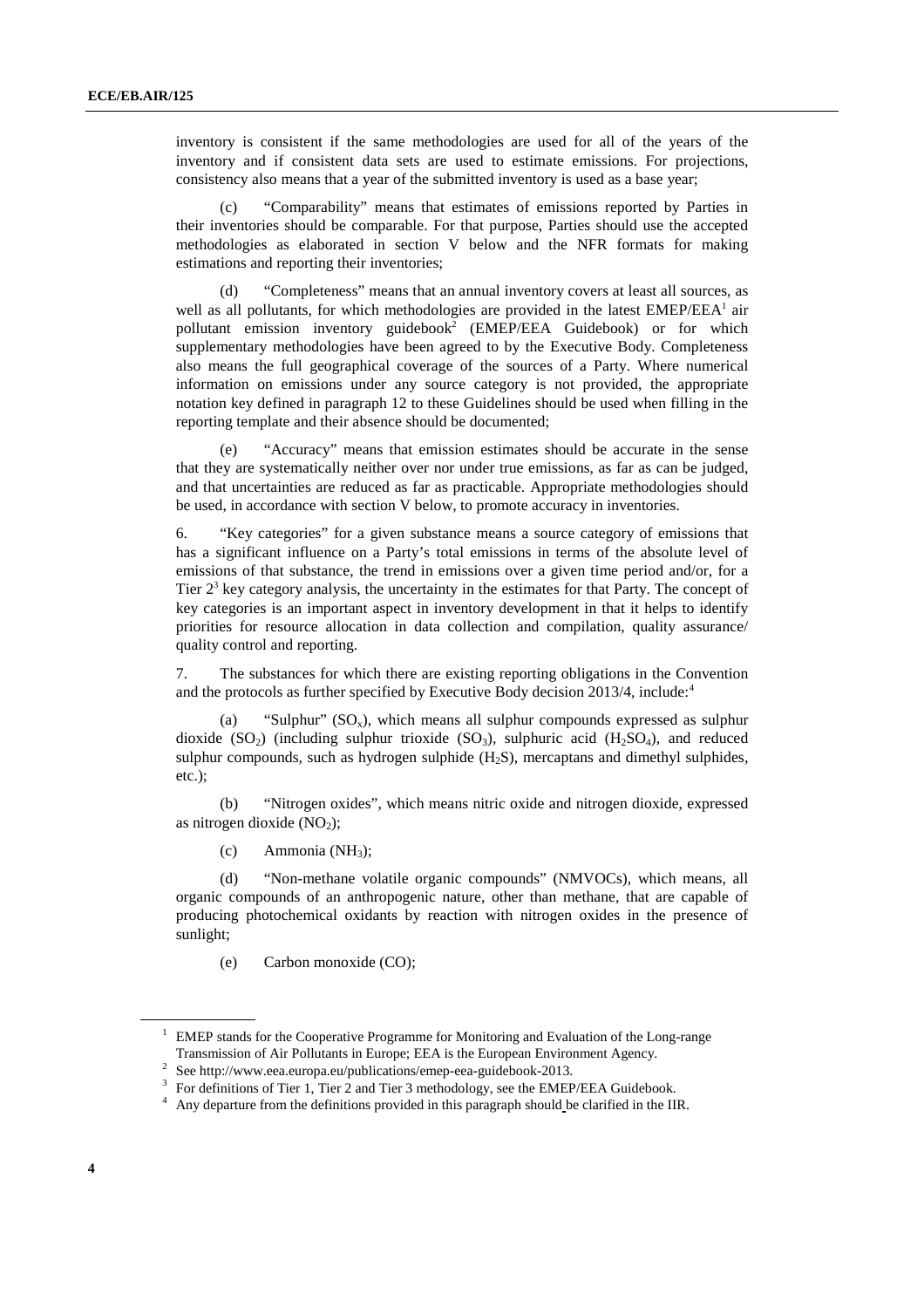(f) "Particulate matter" (PM), which is an air pollutant consisting of a mixture of particles suspended in the air. These particles differ in their physical properties (such as size and shape) and chemical composition. Particulate matter refers to:

(i) "PM<sub>2.5</sub>", or particles with an aerodynamic diameter equal to or less than 2.5 micrometres (μm);

(ii) " $PM_{10}$ ", or particles with an aerodynamic diameter equal to or less than  $10 \, (\mu m);$ 

(g) Cadmium (Cd) and its compounds;

(h) Lead (Pb) and its compounds;

(i) Mercury (Hg) and its compounds;

(j) Polycyclic aromatic hydrocarbons (PAHs). For the purposes of emission inventories, the following four indicator compounds shall be used: benzo(a)pyrene, benzo(b)fluoranthene, benzo(k)fluoranthene, and indeno(1,2,3\_cd)pyrene;

"Dioxins and furans" (PCDD/F), which are polychlorinated dibenzo-p-dioxins (PCDD) and polychlorinated dibenzofurans (PCDF), tricyclic, aromatic compounds formed by two benzene rings, connected by two oxygen atoms in PCDD and by one oxygen atom in PCDF, and the hydrogen atoms of which may be replaced by up to eight chlorine atoms;

(l) "Polychlorinated biphenyls" (PCBs), which means aromatic compounds formed in such a manner that the hydrogen atoms on the biphenyl molecule (two benzene rings bonded together by a single carbon-carbon bond) may be replaced by up to 10 chlorine atoms;

(m) Hexachlorobenzene (HCB), Chemical Abstracts Service (CAS) Registry Number 118-74-1.

8. Substances for which emission reporting is encouraged include:

(a) "Black carbon" (BC), which means carbonaceous particulate matter that absorbs light;

(b) Total suspended particulate matter (TSP);

(c) Arsenic (As), chromium (Cr), copper (Cu), nickel (Ni), selenium (Se) and zinc (Zn) and their compounds.

9. "Large point sources" (LPS) are defined as facilities<sup>5</sup> whose combined emissions, within the limited identifiable area of the site premises, exceed the pollutant emission thresholds identified in table 1 below. These thresholds have been extracted from the full list of pollutants in Regulation (EC) No. 166/2006 of the European Parliament and of the Council of 18 January 2006 concerning the establishment of a European Pollutant Release and Transfer Register and amending Council Directives 91/689/EEC and 96/61/EC (E-PRTR Regulation) and its annex II.<sup>6</sup> LPS reporting is encouraged to include information on stack heights according to the stack height class categories as defined in table 2. Parties that do not report combustion emissions under any other international agreement may limit

<sup>&</sup>lt;sup>5</sup> As defined in article 2, paragraphs 4 and 5, of the E-PRTR Regulation cited later in paragraph 9 above, "facility" means one or more installations on the same site that are operated by the same

natural or legal person and "site" means the geographical location of the facility.<br><sup>6</sup> As PM<sub>2.5</sub> is not specified in the E-PRTR Regulation, this has been added to table 1 of these Guidelines with the same threshold as for  $PM_{10}$ .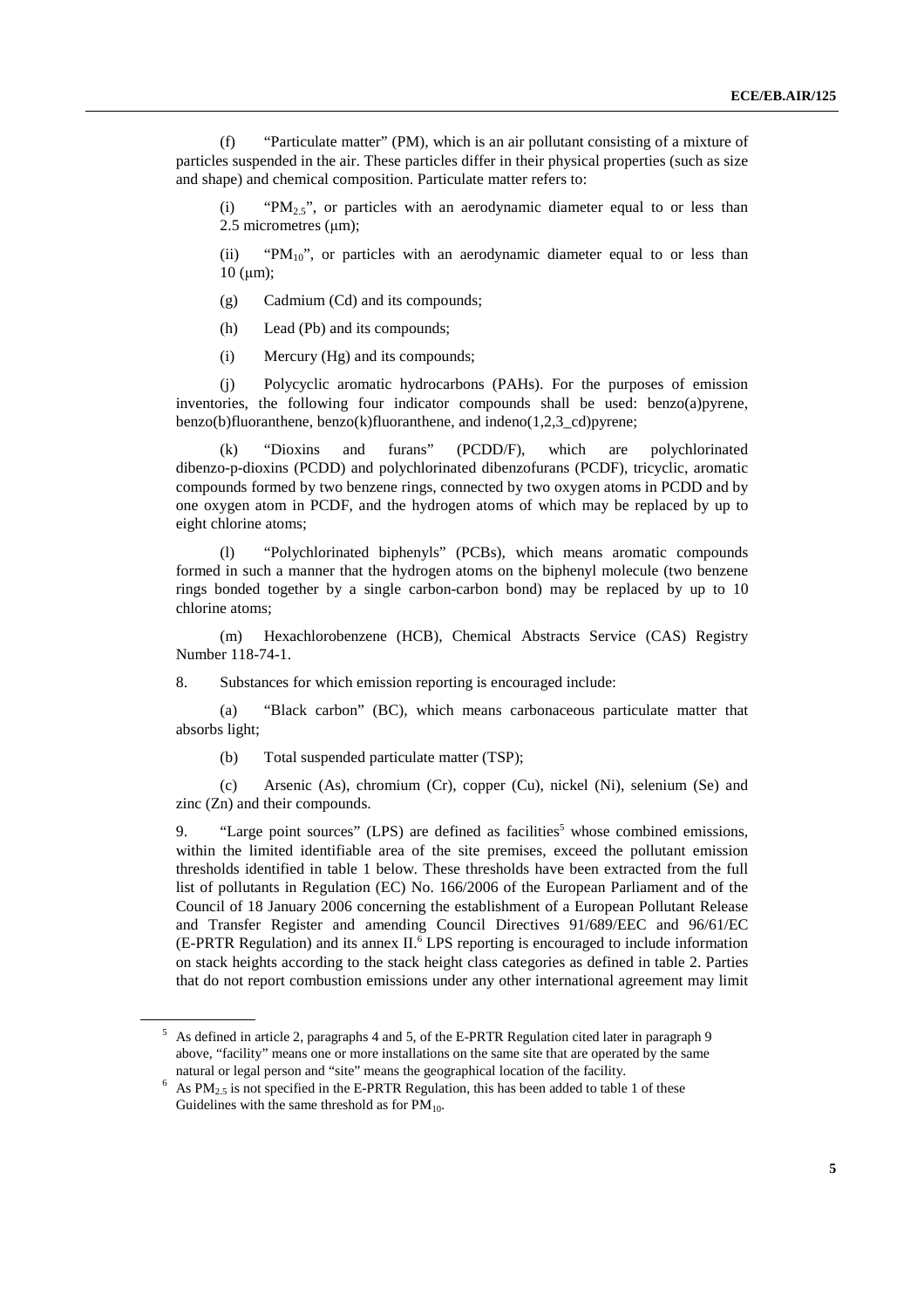their criteria for Combustion LPS selection to greater than 300 megawatt (MW) thermal capacity.

#### Table 1

**List of pollutants to be reported for an LPS if the applicable threshold value is exceeded, based on thresholds specified in annex II to the E-PRTR Regulation** 

| Pollutants/substances                 | Thresholds in kilograms per year (kg/year) |  |
|---------------------------------------|--------------------------------------------|--|
| $SO_X$                                | 150 000                                    |  |
| NO <sub>x</sub>                       | 100 000                                    |  |
| $\rm CO$                              | 500 000                                    |  |
| <b>NMVOCs</b>                         | 100 000                                    |  |
| NH <sub>3</sub>                       | 10 000                                     |  |
| $PM_{2.5}$                            | 50 000                                     |  |
| $PM_{10}$                             | 50 000                                     |  |
| Pb                                    | 200                                        |  |
| C <sub>d</sub>                        | 10                                         |  |
| Hg                                    | 10                                         |  |
| PAHs (Sum of the four indicator PAHs) | 50                                         |  |
| PCDD/F                                | 0.0001                                     |  |
| HCB                                   | 10                                         |  |
| <b>PCBs</b>                           | 0.1                                        |  |

#### Table 2

#### **Stack height classes (physical height of stack) for categorization of LPS emissions reporting**

| Height class   | Stack height                   |
|----------------|--------------------------------|
| -1             | $<$ 45 metres                  |
| 2              | $\geq$ 45 metres < 100 metres  |
| 3              | $>$ 100 metres $<$ 150 metres  |
| $\overline{4}$ | $\geq$ 150 metres < 200 metres |
| 5              | $\geq$ 200 metres              |

10. Emissions from "International navigation" means emissions from fuels used by vessels of all flags that are engaged in international water-borne navigation. The international navigation may take place at sea, on inland lakes and waterways and in coastal waters. The definition includes emissions from journeys that depart from the territory of one Party and arrive in that of a different Party and excludes consumption by fishing vessels. To ensure consistency of international emission inventory reporting, Parties should make every effort to both apply and report according to the same definitions contained in the 2006 Intergovernmental Panel on Climate Change (IPCC) Guidelines for National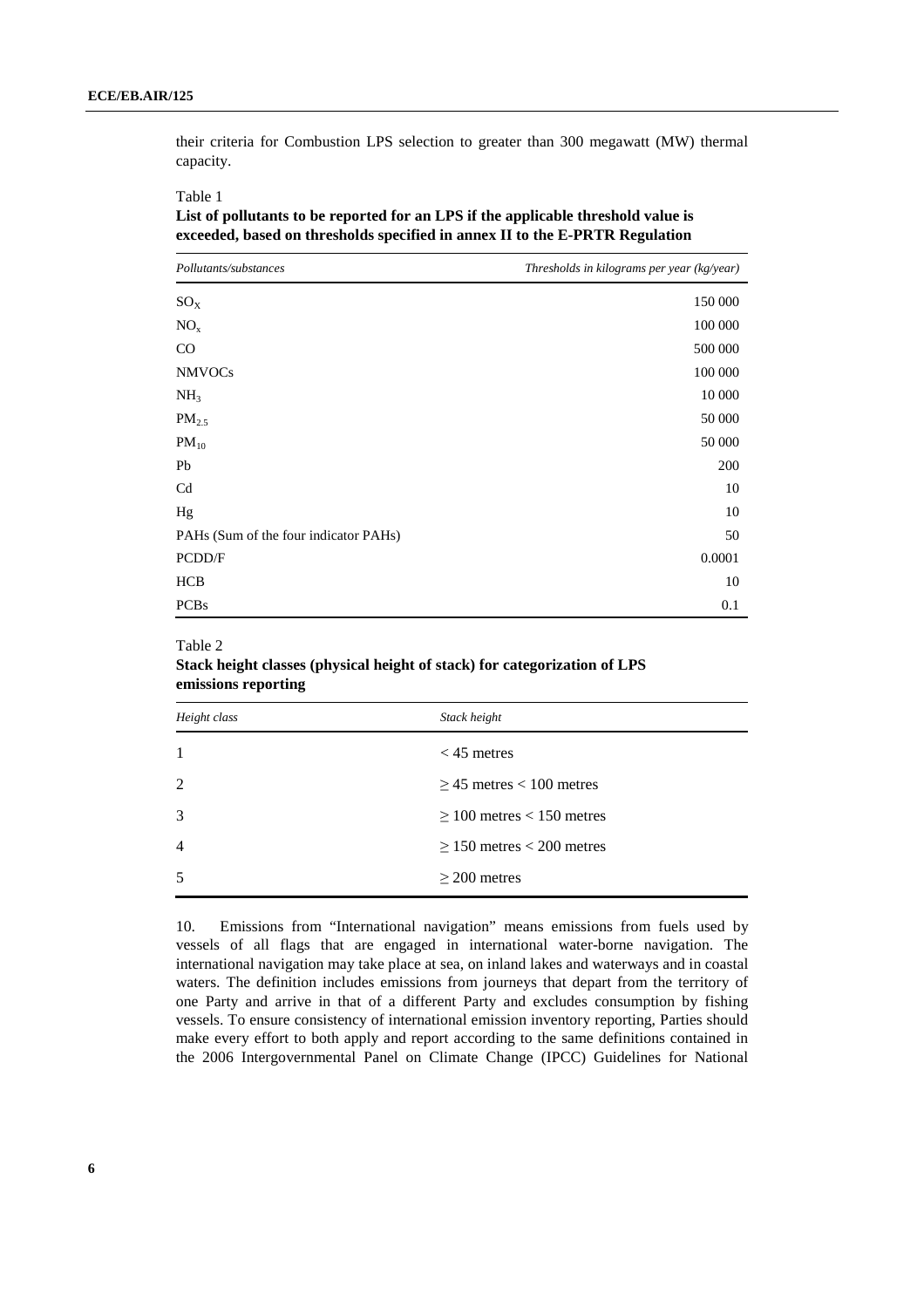Greenhouse Gas Inventories<sup>7</sup> (2006 IPCC Guidelines) for separating domestic and international emissions.

11. Emissions from "International aviation" means emissions from flights that depart from the territory of one Party and arrive in that of a different Party. Emissions from international military aviation can be included provided that the same definitional distinction is applied. To ensure consistency of international emission inventory reporting, Parties should make every effort to both apply and report according to the same definitions contained in the 2006 IPCC Guidelines for separating domestic and international emissions.

12. In the context of the present Guidelines, the following notation keys may be used for reporting purposes:

(a) "NE" (not estimated), for activity data and/or emissions by sources of pollutants which have not been estimated but for which a corresponding activity may occur within a Party. Where NE is used in an inventory to report emissions of pollutants, the Party should indicate in the IIR why such emissions have not been estimated. Furthermore, a Party may consider that a disproportionate amount of effort would be required to collect data for a pollutant from a specific category that would be insignificant in terms of the overall level and trend in national emissions and in such cases use the notation key NE. The Party should in the IIR provide justifications for their use of NE notation keys, e.g., lack of robust data, lack of methodology, etc. Once emissions from a specific category have been reported in a previous submission, emissions from this specific category should be reported in subsequent inventory submissions;

(b) "IE" (included elsewhere), for emissions by sources of pollutants estimated but included elsewhere in the inventory instead of under the expected source category. Where IE is used in an inventory, the Party should indicate, in the IIR, where in the inventory the emissions for the displaced source category have been included, and the Party should explain such a deviation from the inclusion under the expected category, especially if it is due to confidentiality;

(c) "C" (confidential information), for emissions by sources of pollutants of which the reporting could lead to the disclosure of confidential information. The source category where these emissions are included should be indicated;

"NA" (not applicable), for activities under a given source category that do occur within the Party but do not result in emissions of a specific pollutant. If the cells for categories in the NFR tables for which NA is applicable are shaded, they do not need to be filled in;

(e) "NO" (not occurring), for categories or processes within a particular source category that do not occur within a Party;

"NR" (not relevant). According to paragraph 37 in the Guidelines, emission inventory reporting for the main pollutants should cover all years from 1990 onwards if data are available. However, NR is introduced to ease the reporting where reporting of emissions is not strictly required by the different protocols, e.g., emissions for some Parties prior to agreed base years.

13. For the purposes of reporting projected emissions, "projections with measures" means projections of anthropogenic emissions that encompass the effects, in terms of air pollutant emission reductions, of policies and measures that have been adopted at the time the projection is calculated. "Projections with additional measures" means projections of

<sup>&</sup>lt;sup>7</sup> See http://www.ipcc-nggip.iges.or.jp/public/2006gl/.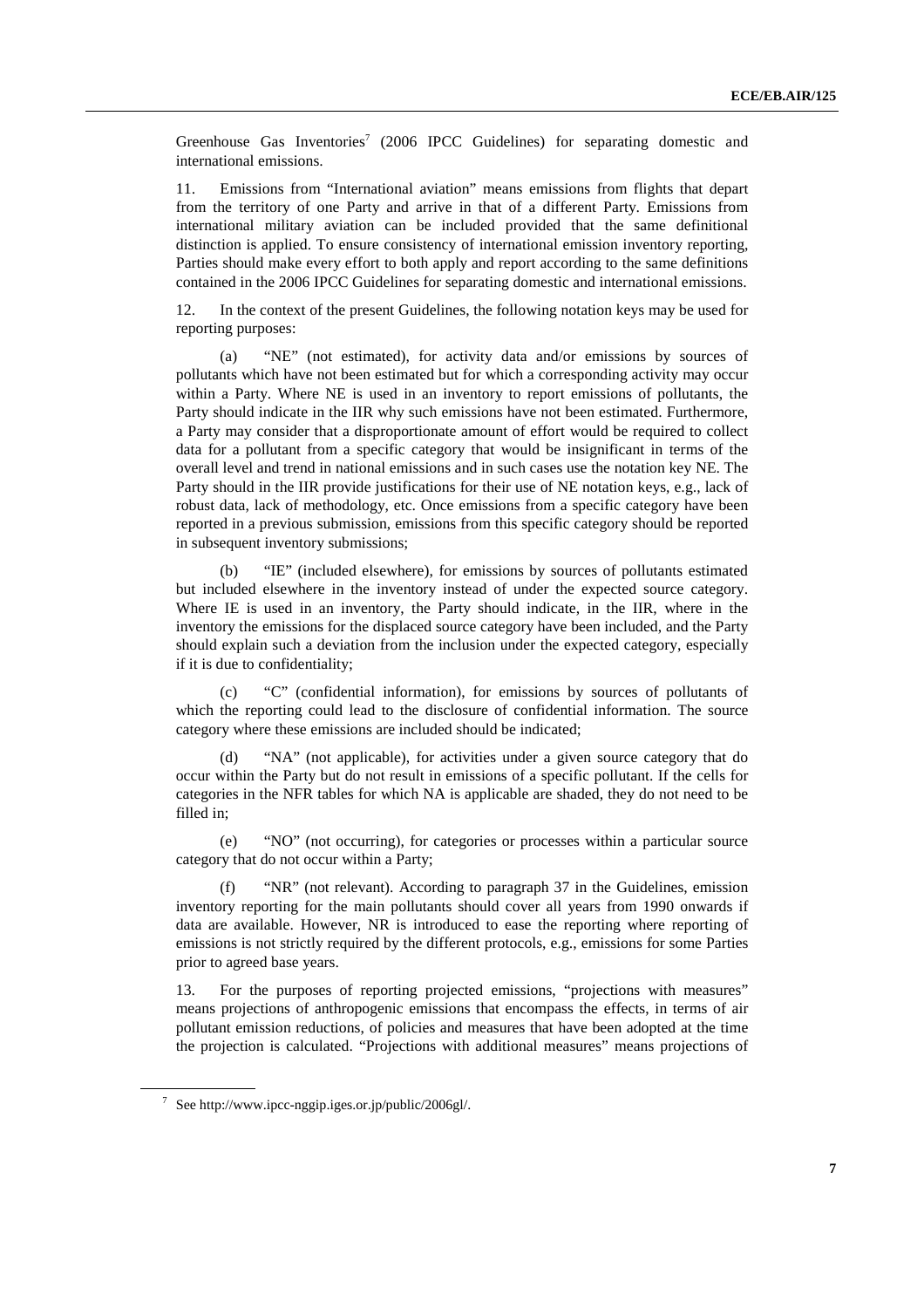anthropogenic emissions that encompass the effects in terms of air pollutant emission reductions of policies and measures which have been adopted, as well as policies and measures which are planned at the time the projection is calculated.

14. The "EMEP grid" refers to a 0.1°×0.1° latitude-longitude projection in the geographic coordinate World Geodetic System (WGS) latest revision, WGS 84. The Cooperative Programme for Monitoring and Evaluation of the Long-range Transmission of Air Pollutants in Europe (EMEP) domain covers the geographic domain between  $30^{\circ}$ N–82°N latitude and  $30^{\circ}$ W–90°E longitude.<sup>8</sup>

### **IV. Scope**

15. The Guidelines apply only to Parties within the geographical scope of EMEP, as defined in the 1984 Protocol on Long-term Financing of EMEP,<sup>9</sup> including those Parties whose respective national territories have a part that overlaps with the EMEP emissions reporting grid and another part lying outside the EMEP domain.10 Parties outside the geographical scope of EMEP are invited to take the Guidelines into account when preparing and reporting their annual submissions, and to exchange information similar to that listed in paragraph 17 below.

16. The Guidelines provide guidance for reporting primary emissions (annual, gridded and LPS) and projected emissions data related to the substances specified in paragraphs 7 and 8 of these Guidelines, and define the scope of reporting of emission-related information by Parties. The Guidelines include a number of accompanying annexes. Information to be reported annually is grouped in annexes I–III; information to be reported less frequently is grouped in annexes IV–VII.<sup>11</sup>

17. Parties are required to report on the substances and for the years set forth in the Convention and the protocols that they have ratified and that have entered into force. These reporting requirements are set forth in (see appendix for the full texts of these provisions):

(a) The Convention, article 8, paragraph (a);

(b) The 1985 Helsinki Protocol on the Reduction of Sulphur Emissions or their Transboundary Fluxes by at least 30 per cent, article 4;

(c) The 1988 Sofia Protocol concerning the Control of Emissions of Nitrogen Oxides or their Transboundary Fluxes, article 8, paragraphs 1 (a) and 2;

(d) The 1991 Geneva Protocol on the Control of Emissions of Volatile Organic Compounds or their Transboundary Fluxes, article 8;

(e) The 1994 Oslo Protocol on Further Reduction of Sulphur Emissions, article 5, paragraphs 1 (b) and 2;

<sup>&</sup>lt;sup>8</sup> The EMEP Centre for Emission Inventories and Projections has geographical information system files consistent with this grid definition available for each Party to the Convention on their website (http://www.ceip.at).<br>See http://www.unece.org/env/lrtap/emep\_h1.html.

 $10$  For these Parties, reporting requirements in the Guidelines and the annexes thereof referring to spatial coverage explicitly indicate if they refer to: (a) the entire national territory (referred to as the "national total") or (b) that part of the territory overlapping with the EMEP emission reporting grid (referred to

as the "total within the EMEP emission reporting grid") or both (a) and (b).<br><sup>11</sup> Annexes I to VII to these Guidelines are available online from http://www.ceip.at/reportinginstructions/annexes-to-the-reporting-guidelines/.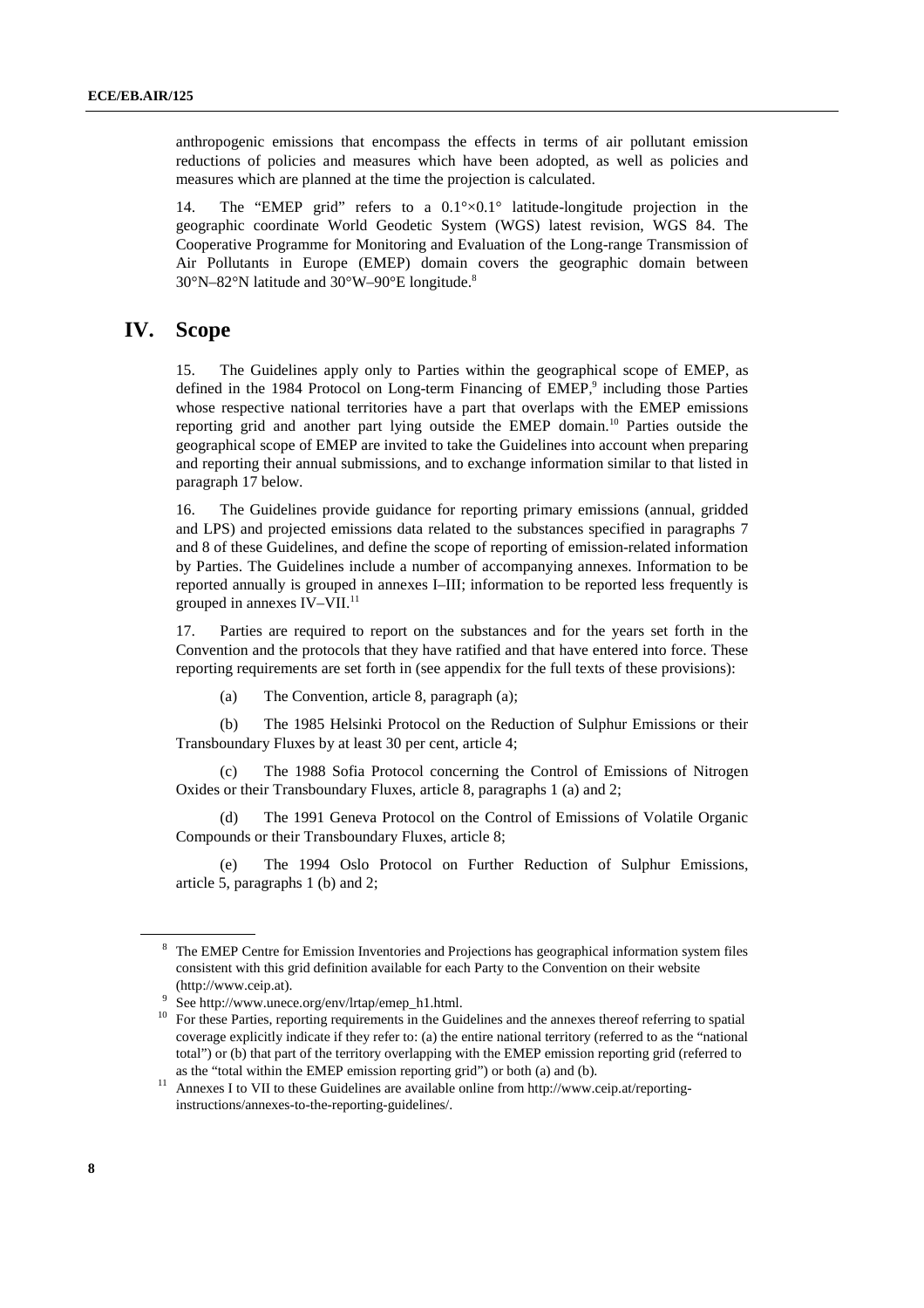(f) The 1998 Aarhus Protocol on Heavy Metals, article 3, paragraph 5, and article 7, paragraph 1 (b);

(g) The 1998 Aarhus Protocol on Persistent Organic Pollutants, article 3, paragraph 8, and article 9, paragraph 1 (b);

(h) The 1999 Gothenburg Protocol to Abate Acidification, Eutrophication and Ground-level Ozone (Gothenburg Protocol), article 7, paragraph 1 (b).

Substances, reporting intervals, spatial resolutions, reporting framework and reporting deadlines referred to in the relevant reporting articles of the Convention and its protocols have further been specified in Executive Body decision 2013/4.

### **V. Methods**

#### **A. Emission estimation methods and principles**

18. National emission inventories and projected emissions should be transparent, consistent, comparable, complete and accurate as defined in paragraph 5 of these Guidelines.

19. Parties shall as a minimum use the methodologies in the latest version of the EMEP/EEA Guidebook, as approved by the Executive Body to estimate emissions and projections for each source category. Parties can use, as an alternative to the EMEP/EEA Guidebook, national or international methodologies that they consider better able to reflect their national situation, provided that the methodologies produce more accurate estimates than the default methods, are scientifically based, are compatible with the EMEP/EEA Guidebook and are documented in their IIRs, as described in annex II to these Guidelines.

20. Parties should make every effort to develop and/or select emission factors, and collect and select activity data in accordance with the EMEP/EEA Guidebook.

21. For sources that are determined to be key categories in accordance with the EMEP/EEA Guidebook methodologies, Parties should make every effort to use a Tier 2 or higher (detailed) methodology, including country-specific information.

22. For emissions from transport, all Parties should calculate emissions consistent with national energy balances reported to Eurostat or the International Energy Agency. Emissions from road vehicle transport should therefore be calculated on the basis of the fuel sold in the Party concerned. In addition, Parties may voluntarily calculate emissions from road vehicles based on fuel used or kilometres driven in the geographic area of the Party. The method for the estimate(s) should be clearly specified in the IIR.

23. For Parties for which emission ceilings are derived from national energy projections based on the amount of fuels sold, compliance checking will be based on fuels sold in the geographic area of the Party. Other Parties within the EMEP region $12$  may choose to use the national emission total calculated on the basis of fuels used in the geographic area of the Party as a basis for compliance with their respective emission ceilings.

24. Emissions from domestic and international aviation during the landing and take-off cycle shall be included in the national totals. Cruise emissions from domestic and

<sup>&</sup>lt;sup>12</sup> I.e., Austria, Belgium, Ireland, Lithuania, Luxembourg, the Netherlands, Switzerland and the United Kingdom of Great Britain and Northern Ireland.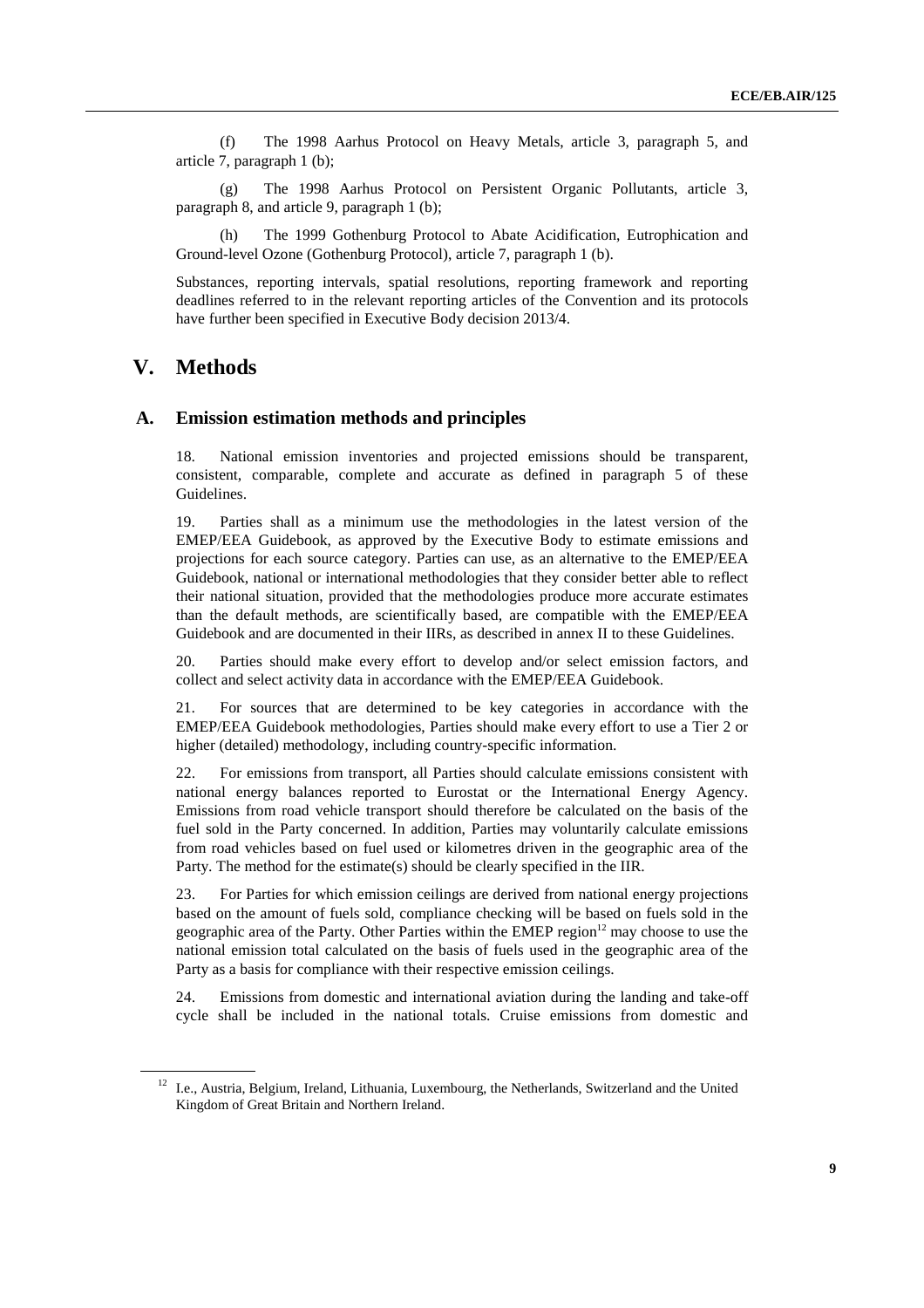international aviation shall not be included in national totals. These cruise emissions should be reported separately as memorandum items in the annex I reporting template.

25. Emissions from fuels used for international maritime shipping shall not be included in the national totals. Those emissions should be reported separately as memorandum items in the annex I reporting template. Emissions from international inland shipping shall be included in the national totals for the part that is emitted on national territory.

26. Natural emissions from forest fires, volcanoes, etc., shall not be included in national totals. Those emissions should be reported separately as memorandum items in the annex I reporting template.

27. Projections of emissions should be estimated and aggregated to the relevant source sector set out in annex IV to these Guidelines. Parties to the Gothenburg Protocol within the geographical scope of EMEP have a mandatory obligation to report such projections under article 7, paragraph 1 (b). Parties should provide a "with measures" and, where relevant, a "with additional measures" projection for each pollutant in line with the guidance given in the EMEP/EEA Guidebook. Calculated projections should be consistent with the latest inventory. Methodologies and assumptions for projections should be transparent and should allow for an independent review of data. For Parties within the EU, reported projections should, as far as appropriate, be consistent with those compiled under Regulation No. 525/2013 of the European Parliament and of the Council of 21 May 2013 on a mechanism for monitoring and reporting greenhouse gas emissions and for reporting other information at national and Union level relevant to climate change.

28. Emission data calculated by Parties within the geographic scope of EMEP shall be spatially allocated in the EMEP grid as defined in paragraph 14 of these Guidelines. Spatially allocated emissions (gridded data) may be calculated using national data sets appropriate to each Gridding NFR (GNFR) source category (as defined in annex V) in accordance with the EMEP/EEA Guidebook. As an alternative, a Party may calculate gridded emissions in a grid of approximately 50 x 50 square kilometres  $(km^2)$  until it is technically and economically feasible to switch to a grid of 0.1 x 0.1 degrees.

29. As far as possible, reported LPS data (as defined in paragraph 9 of these Guidelines) should be consistent with emissions data available under the United Nations Economic Commission for Europe Protocol on Pollutant Release and Transfer Registers to the Convention on Access to Information, Public Participation in Decision-making and Access to Justice in Environmental Matters and relevant EU legislation (e.g., the European Pollutant Release and Transfer Register (E-PRTR)).

#### **B. Key categories and uncertainties**

30. Parties shall identify national key categories in accordance with the EMEP/EEA Guidebook for the latest inventory year. Such information should be described in the IIR.

31. Parties shall quantify uncertainties in their emission estimates using the most appropriate methodologies available, taking into account guidance provided in the EMEP/EEA Guidebook. Uncertainties should be described in the IIR.

#### **C. Quality assurance/quality control**

32. Procedures for quality assurance and quality control (QA/QC) shall be implemented during the planning, preparation and management of the national inventories and should be documented in the IIR. Examples of adequate QA/QC procedures are those set out in the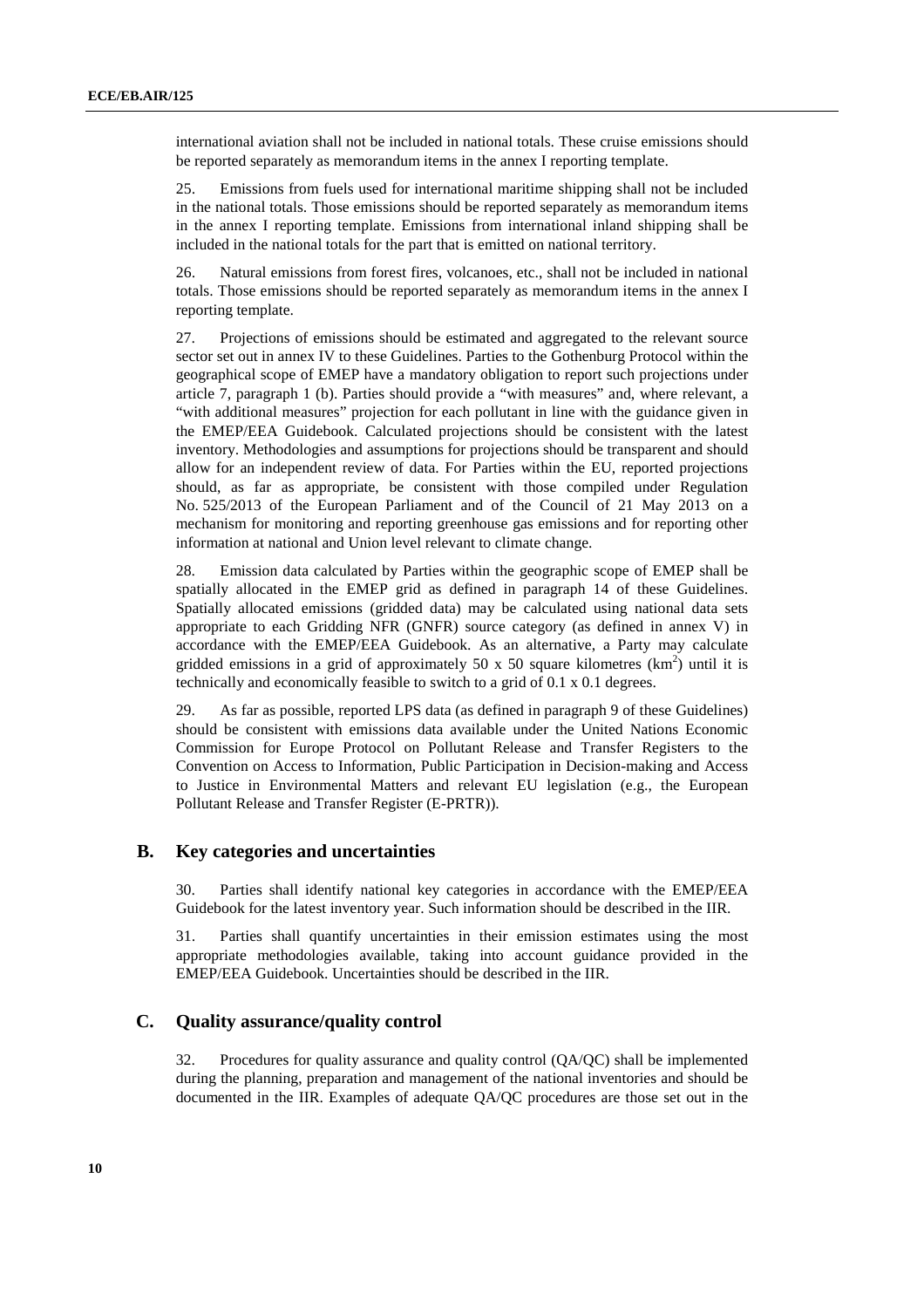EMEP/EEA Guidebook and those accepted by the IPCC for greenhouse gas inventories (i.e., currently the 2006 IPCC Guidelines).

#### **D. Recalculations and time-series consistency**

33. The aim of recalculations is to ensure consistency of the time series and thus improve the accuracy and completeness of the emission inventory. A complete time series, including the base or reference year and all other years for which emissions and projections are to be reported, should be calculated using the same methodologies throughout the time series to ensure that the inventory reflects real changes in emissions rather than changes in methodologies. Recalculations should be made if there are changes in methodologies or changes in the manner in which emission factors and activity data are obtained or used, or if estimates are provided for sources which have existed since the reference year but which were not previously accounted for in previous submissions. Parties should apply any recalculations to every relevant year in the full time series to ensure consistency across years.

34. In cases where activity data or other data cannot be obtained for certain years, including the reference year, emissions should be estimated using alternative methodologies or appropriate techniques for estimating activity levels or emissions for these years, taking into account guidance provided in the EMEP/EEA Guidebook. In these instances, Parties should ensure that the time series is consistent and significant fluctuations between years are explained in the IIR.

#### **E. Reporting of adjusted national inventories**

35. Inventories shall be calculated without corrections or normalization relating, for example, to climate variations or trade patterns of electricity.

36. Parties may apply to adjust their emission reduction commitments or inventory data in extraordinary circumstances, as defined in Executive Body decisions 2012/3 and 2012/4 (see ECE/EB.AIR/111/Add.1). Guidance on the application process to adjust either an emission reduction commitment or an emission inventory is available separately in Executive Body decision 2012/12 (see ECE/EB.AIR/113/Add.1). A Party applying an adjustment to its inventory for the purpose of comparing total national emissions with emission reduction commitments shall include supporting documentation in its IIR or in a separate report. The IIR template, annex II to these Guidelines, lists the required supporting information required. Further, Parties shall report details of their adjusted aggregated emissions using the appropriate row contained in the main emissions reporting template (annex I), as well as report detailed information by pollutant and sector for each adjustment using the template provided in annex VII to these Guidelines. Reporting of information on adjusted emissions in no way removes the mandatory requirement for Parties to report unadjusted emissions as laid down in section V, subsections A to D, of these Guidelines.

# **VI. Reporting**

#### **A. General**

37. Emission inventory reporting shall cover all years from 1990 onwards, or from the relevant reference year when other than 1990, for those Parties that have ratified protocols for which reporting of reference-year emissions is required. Emission inventory reporting of particulate matter should cover all years from 2000 onward. Parties are strongly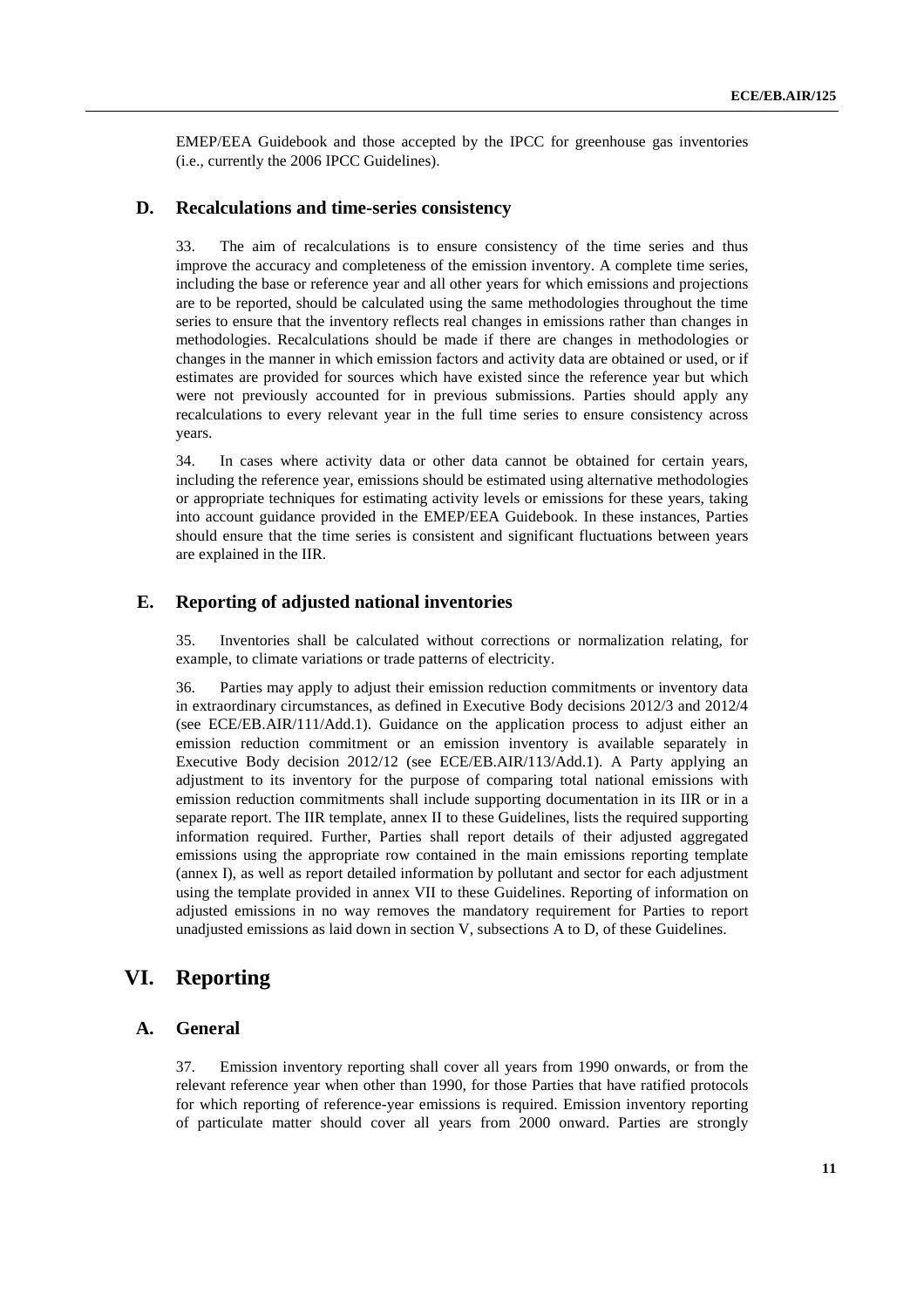encouraged to report their emission inventory for black carbon from the earliest year possible using the methodologies in the latest version of the EMEP/EEA guidebook, as appropriate. Emission and activity data should be reported up until the latest inventory year, which shall be calculated as x-2, where x is the year in which reporting occurs. For example, for reporting in 2015, emission activity data for the years 1990–2013 would be reported. Parties may voluntarily report data for years prior to 1990, and for PM for years prior to 2000.

38. Recalculated data for previous years should be included in any reported emission time series. Criteria for recalculations are outlined in paragraph 33 above. Parties are encouraged to submit recalculated data both on a sectoral basis and a gridded basis. Parties should provide justification for any recalculation and describe in the IIR the methods used to ensure time-series consistency, changes in the data and calculation methods, and the inclusion of any new sources not previously accounted for, indicating any relevant changes in the source category.

39. Where Parties do not have sufficiently detailed data to allow estimation of individual source categories in their inventory, they may report aggregated emissions. Aggregated emissions may be reported under "other" or under the most significant single sector within the aggregation. Where aggregated emissions are reported, the available notes columns shall be annotated to explain which detailed sectors are included and the notation key IE shall be used for sectors that have emissions reported elsewhere. A rationale for reporting aggregated emissions should be included in the IIR.

40. Reporting guidance covers deadlines for submission of data, preparation of templates and electronic submissions of data, as follows:

(a) *Reporting deadlines*: The deadline for submitting annual emission inventory reports is 15 February. The deadline for submitting four-yearly projection reports is 15 March. The deadline for submitting the IIR is 15 March. Parties are, however, encouraged to submit their IIRs at the same time they submit their emission reports. The deadline for submitting gridded data and LPS data is 1 May. The EU may deliver its emission and projections reports by 30 April, its IIR by 30 May and its gridded data and LPS data by 15 June;

(b) *Reporting templates*: Parties shall use the reporting templates in annexes I–VII to these Guidelines, or other harmonized reporting options as specified below. Submissions reported in formats other than the agreed templates may not be considered for use in EMEP activities;

(c) *Submission of data by electronic means*: Data submissions shall be transmitted electronically to the EMEP Centre for Emission Inventories and Projections (CEIP), and may be made to a central data repository<sup>13</sup> provided that the Party informs CEIP that this has been done and that the submission is consistent with these Guidelines. In addition, the completed notification template, annex III to these Guidelines, shall be sent by ordinary mail or e-mail to the Convention secretariat with a copy to CEIP.

41. Resubmissions due to errors should be received within four weeks from the original due date for submission, and must include a clear explanation of the changes made. Resubmissions received later than four weeks from the due date for submission may not be considered for use in EMEP activities for that reporting period.

 $13$  E.g., the Central Data Repository of the European Environment Agency's European Environment Information and Observation Network (EIONET) (http://cdr.eionet.europa.eu/).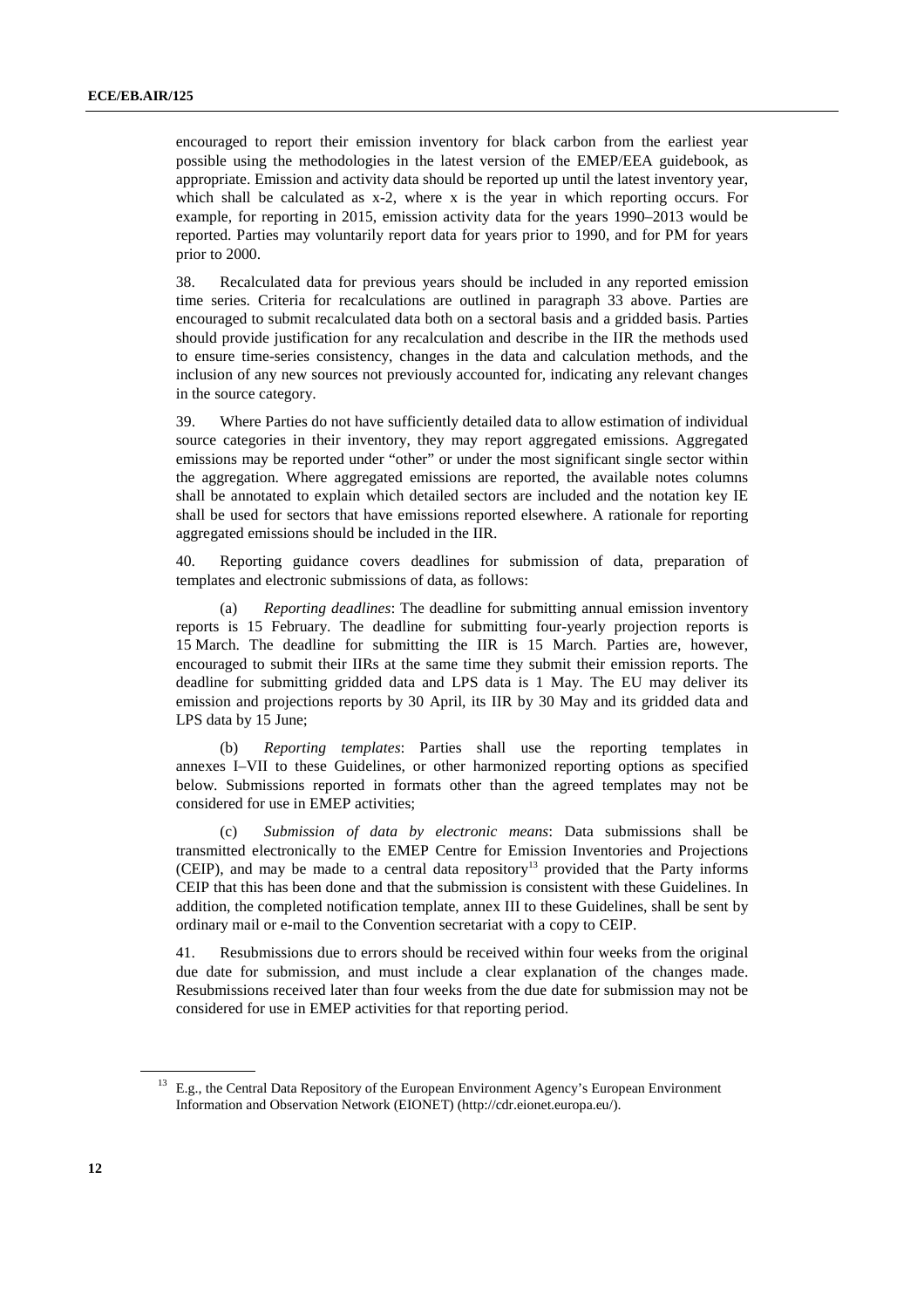#### **B. Annual reporting**

42. Parties that have obligations to report emission inventories of substances listed in paragraph 7 of these Guidelines under protocols that they have ratified and that are in force shall annually report emission inventories of those substances in accordance with the deadlines set forth in paragraph 40 (a) above. In addition, Parties are strongly encouraged to annually report emission inventories of black carbon. Parties are also encouraged to report emission inventories of the other substances listed in paragraph 8, as appropriate. Annual reporting shall include national emissions and should include activity data for the sectors identified in annex I to these Guidelines for the years indicated. Parties should complete the tables at the requested level of aggregation. Where values for individual NFR categories or aggregated NFR categories are not available, the notation keys described in paragraph 12 of these Guidelines shall be used.

43. Parties are strongly encouraged to submit the IIR. The IIR should be submitted annually. However, certain elements of the report (as indicated in annex II to these Guidelines) may be updated less frequently, as appropriate.

#### **C. Four-yearly reporting**

44. Parties to the Gothenburg Protocol within the geographical scope of EMEP shall regularly update their projections and report every four years from 2015 onward their updated projections, for the years 2020, 2025 and 2030 and, where available, also for 2040 and  $2050<sup>14</sup>$  Parties to the other protocols are encouraged to regularly update their projections and report every four years from 2015.

45. Projected emissions for substances listed in paragraph 7 and, where appropriate, black carbon should be reported using the template within annex IV to these Guidelines. Parties should complete the tables at the requested level of aggregation. Where values for individual categories or aggregated NFR categories are not available, the notation keys defined in paragraph 12 of these Guidelines should be used.

46. Quantitative information on parameters underlying emission projections should be reported using the templates set out in annex IV to these Guidelines. These parameters should be reported for the projection target year and the historic year chosen as the starting year for the projections.

47. Every four years from 2017 onward, Parties shall report for the year x-2 updated aggregated sectoral (GNFR) gridded emissions and LPS emissions as defined in paragraphs 7, 9 and 14 and table 1 of these Guidelines. Gridded emissions in a grid of 0.1 x 0.1 degrees shall be reported for all substances referred to in paragraph 7 of these Guidelines. As an alternative, a Party may report gridded emissions in a grid of approximately 50 x 50  $km^2$  until it is technically and economically feasible to switch to a grid of 0.1 x 0.1 degrees. LPS emissions shall be reported for all substances referred to in table 1 of these Guidelines, taking into account the defined release thresholds. Parties are encouraged to update their gridded and LPS data and report annually where changes in spatial patterns have occurred, so that the EMEP models can represent the most up-to-date information.

48. Gridded emissions for each GNFR aggregated sector (as defined in annex V to these Guidelines) shall be provided for the EMEP latitude-longitude coordinate resolution (as

<sup>&</sup>lt;sup>14</sup> Parties are not required to report projections for those years in which emissions data are reported as part of the annual inventory reporting.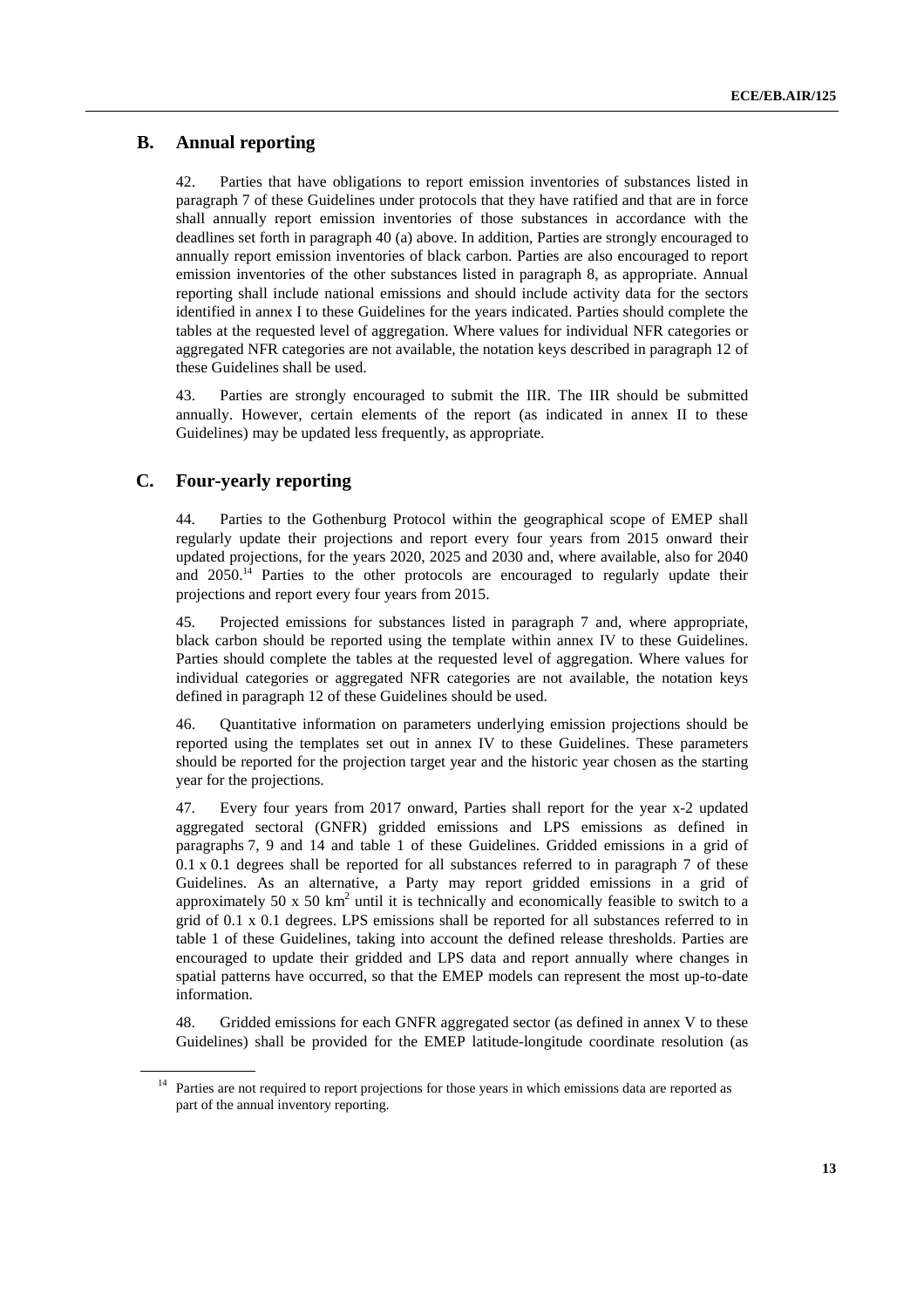defined in paragraph 14 to these Guidelines) that overlie the Party's territory. As an alternative, a Party may report gridded emissions in a grid of approximately 50 x 50  $\text{km}^2$ until it is technically and economically feasible to switch to a grid of 0.1 x 0.1 degrees.

49. LPS emissions shall be reported using the template provided in annex VI to these Guidelines. For the purposes of reporting under the Convention and its Protocols, Parties may aggregate the emissions from individual locations/processes within the facility as long as they are consistent with the GNFR sector aggregations (see annex V to these Guidelines) and may separate emissions according to the appropriate stack height classes identified in table 2 to these Guidelines.

50. Parties may report LPS data through the provision of electronic copies of Point Sources Reports provided under any other international or EU legislation as long as the following provisions are met:

- (a) It includes the coordinates (latitude and longitude);
- (b) It includes the stack height class;
- (c) It includes emissions of the specified substances;

(d) It includes, where available, the E-PRTR facility identification codes (FacilityID) or the EU Emissions Trading System<sup>15</sup> identifier;

(e) Emissions must be consistent with the annual inventory submitted under the Convention, in accordance with these Guidelines;

(f) A clear explanation of the process and source sector must be given, including their relationship to the aggregated GNFR sector presented in annex V, to avoid double counting.

# **VII. Record-keeping**

51. Parties should archive all relevant emission information for each year, including, as far as practicable, all disaggregated emission factors, activity data and documentation about how these factors and data have been generated and aggregated for reporting. This information should allow the reconstruction of the inventory and projections, inter alia, for the purpose of inventory review and its evaluation for use by the Implementation Committee, as well as transparency for users. Inventory information, including the corresponding data on any recalculations, should be archived for all years from the reference year. Parties are encouraged to collect and archive the information in a single location, or at least to keep the number of locations to a minimum.

### **VIII. Languages**

52. The IIR shall be submitted in one of the working languages of the United Nations Economic Commission for Europe (i.e., French, English or Russian). Where possible, Parties submitting IIRs in French and Russian are encouraged to also provide an English translation to facilitate its use by the emission inventory expert review teams.

<sup>15</sup> See http://ec.europa.eu/clima/policies/ets/index\_en.htm.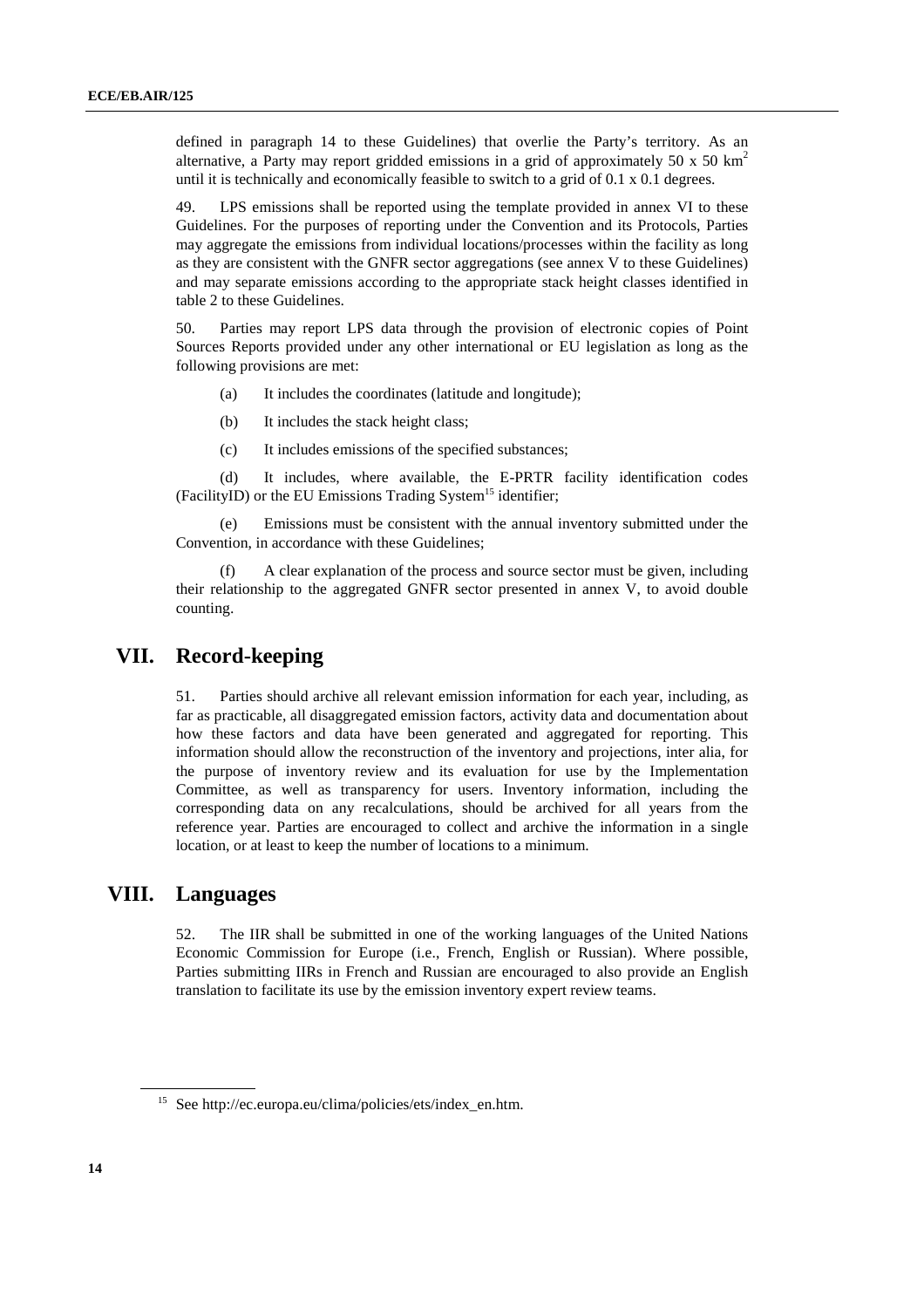# **IX. Updating of the Guidelines**

53. The present Guidelines are subject to review and revision, as decided by the Executive Body. The Task Force on Emission Inventories and Projections may, if necessary, propose amendments to the Steering Body to EMEP to achieve harmonization with other reporting obligations, as well as to meet needs for increased transparency or other needs for further revision. The Task Force should transmit to the Steering Body any problems or discrepancies encountered by emissions experts in the application of the Guidelines.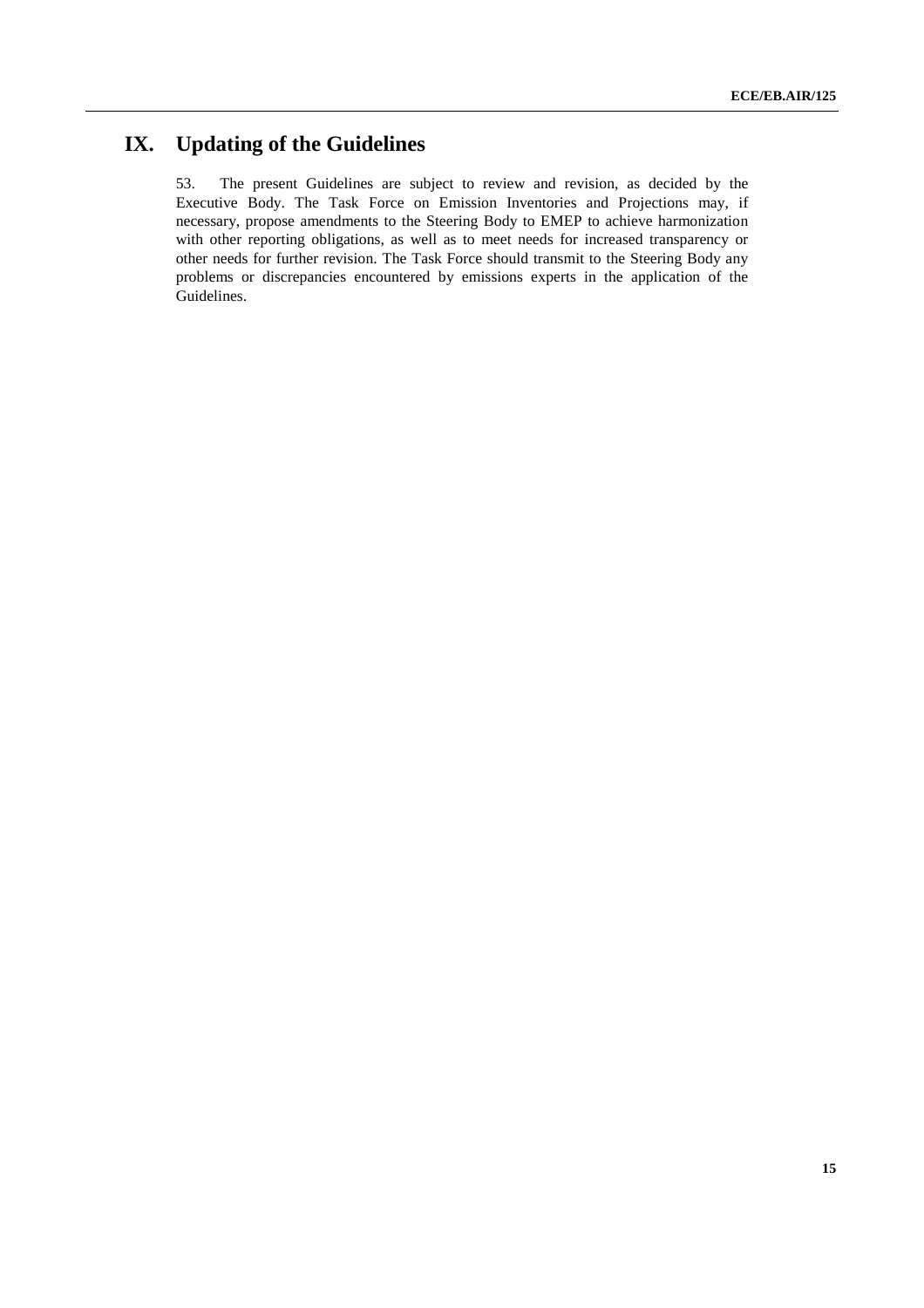#### **Appendix**

#### **Emission reporting requirements in the Convention and its protocols**

Parties are required to report on the substances and for the years set forth in the Convention and its protocols that they have ratified and that have entered into force. The full texts of the reporting requirements for each instrument are set out below.

#### **Convention on Long-range Transboundary Air Pollution (art. 8, para. (a))**

Article 8

#### EXCHANGE OF INFORMATION

The Contracting Parties, within the framework of the Executive Body referred to in article 10 and bilaterally, shall, in their common interests, exchange available information on:

(a) Data on emissions at periods of time to be agreed upon, of agreed air pollutants, starting with sulphur dioxide, coming from grid-units of agreed size; or on the fluxes of agreed air pollutants, starting with sulphur dioxide, across national borders, at distances and at periods of time to be agreed upon;

#### **1985 Helsinki Protocol on the Reduction of Sulphur Emissions or their Transboundary Fluxes by at least 30 per cent (art. 4)**

Article 4

#### REPORTING OF ANNUAL EMISSIONS

Each Party shall provide annually to the Executive Body its levels of national annual sulphur emissions, and the basis upon which they have been calculated.

#### **1988 Sofia Protocol concerning the Control of Emissions of Nitrogen Oxides or their Transboundary Fluxes (art. 8 paras. 1 (a) and 2)**

Article 8

#### INFORMATION EXCHANGE AND ANNUAL REPORTING

1. The Parties shall exchange information by notifying the Executive Body of the national programmes, policies and strategies that they develop in accordance with article 7 and by reporting to it annually on progress achieved under, and any changes to, those programmes, policies and strategies, and in particular on:

(a) The levels of national annual emissions of nitrogen oxides and the basis upon which they have been calculated.

2. Such information shall, as far as possible, be submitted in accordance with a uniform reporting framework.

#### **1991 Geneva Protocol on the Control of Emissions of Volatile Organic Compounds or their Transboundary Fluxes (art. 8)**

#### Article 8

#### INFORMATION EXCHANGE AND ANNUAL REPORTING

1. The Parties shall exchange information by notifying the Executive Body of the national programmes, policies and strategies that they develop in accordance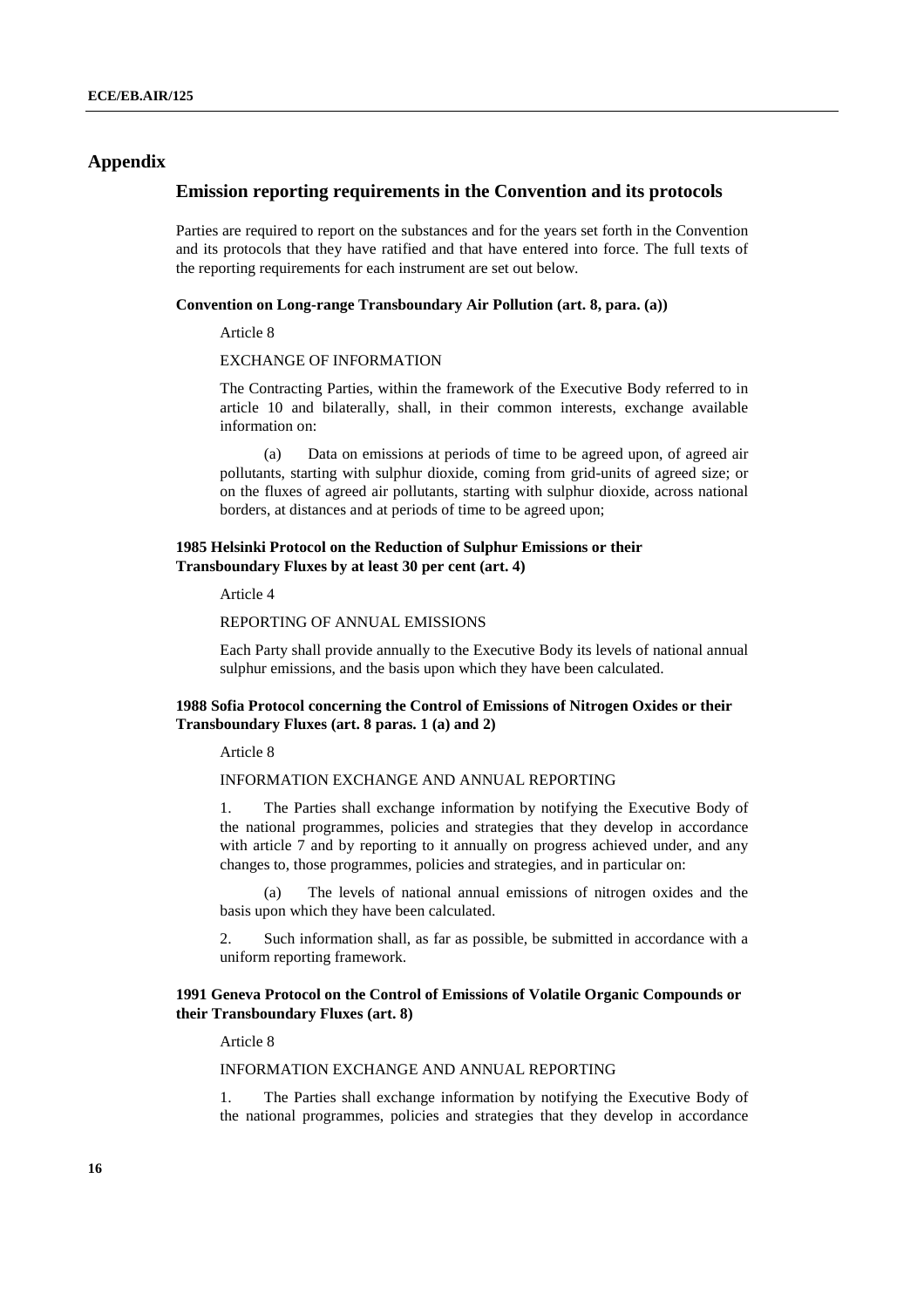with article 7, and by reporting to it progress achieved under, and any changes to, those programmes, policies and strategies. In the first year after entry into force of this Protocol, each Party shall report on the level of emissions of VOCs in its territory and any TOMA in its territory, by total and, to the extent feasible, by sector of origin and by individual VOC, according to guidelines to be specified by the Executive Body for 1988 or any other year taken as the base year for article 2.2 and on the basis upon which these levels have been calculated.

2. Furthermore each Party shall report annually:

(a) On the matters specified in paragraph 1 for the previous calendar year, and on any revision which may be necessary to the reports already made for earlier years;

(b) On progress in applying national or international emission standards and the control techniques required under article 2, paragraph 3;

(c) On measures taken to facilitate the exchange of technology.

3. In addition, Parties within the geographical scope of EMEP shall report, at intervals to be specified by the Executive Body, information on VOC emissions by sector of origin, with a spatial resolution, to be specified by the Executive Body, appropriate for purposes of modelling the formation and transport of secondary photochemical oxidant products.

4. Such information shall, as far as possible, be submitted in accordance with a uniform reporting framework.

#### **1994 Oslo Protocol on Further Reduction of Sulphur Emissions (art. 5, paras. 1 (b) and 2)**

Article 5

REPORTING

1. Each Party shall report, through the Executive Secretary of the Commission, to the Executive Body, on a periodic basis as determined by the Executive Body, information on:

...

...

(b) The levels of national annual sulphur emissions, in accordance with guidelines adopted by the Executive Body, containing emission data for all relevant source categories;

2. Each Party within the geographical scope of EMEP shall report, through the Executive Secretary of the Commission, to EMEP, on a periodic basis to be determined by the Steering Body of EMEP and approved by the Parties at a session of the Executive Body, information on the levels of sulphur emissions with temporal and spatial resolution as specified by the Steering Body of EMEP.

 **1998 Aarhus Protocol on Heavy Metals (art. 3, para. 5 and art. 7, para. 1 (b))** 

Article 3

BASIC OBLIGATIONS

...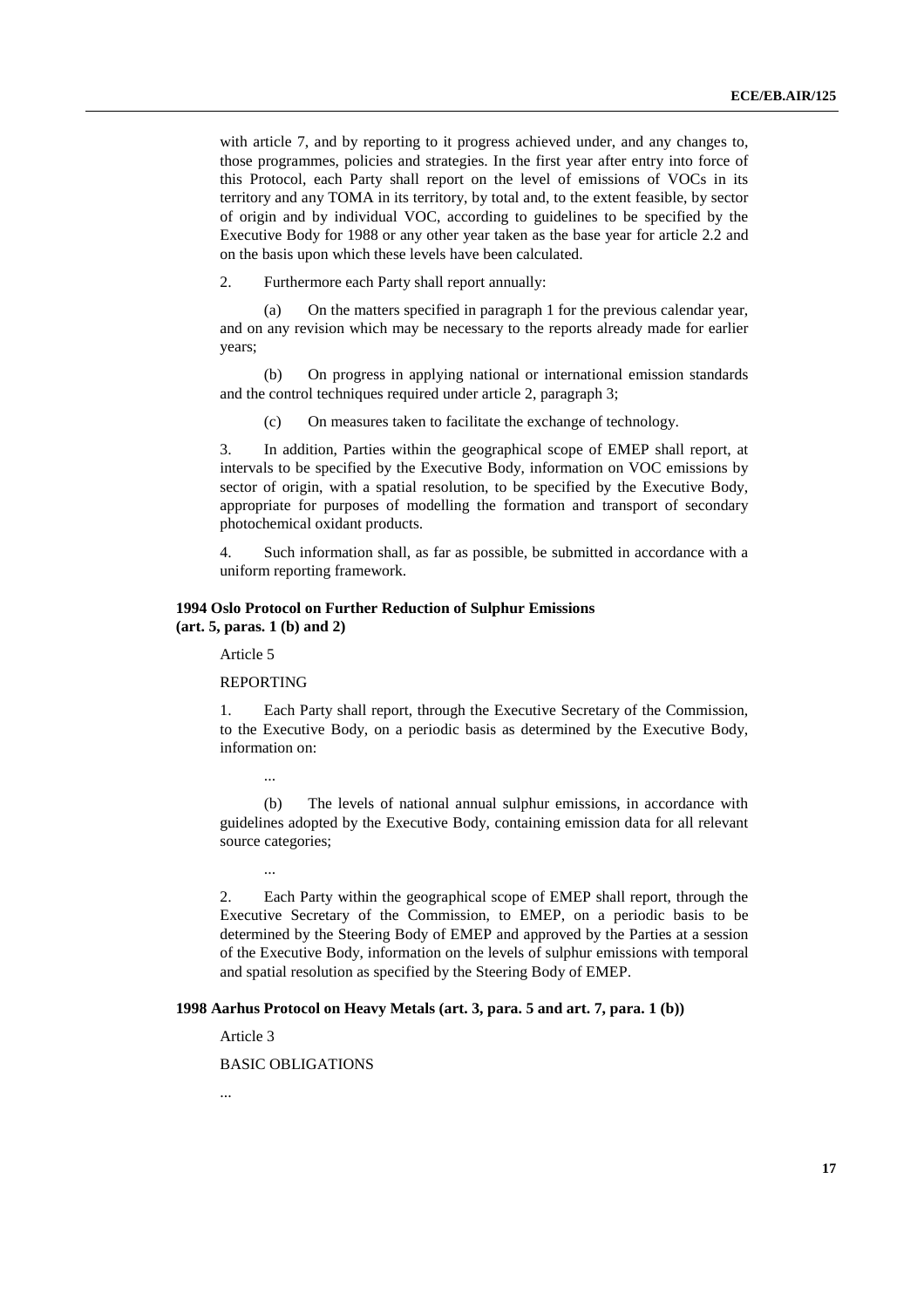5. Each Party shall develop and maintain emission inventories for the heavy metals listed in annex I, for those Parties within the geographical scope of EMEP, using as a minimum the methodologies specified by the Steering Body of EMEP, and, for those Parties outside the geographical scope of EMEP, using as guidance the methodologies developed through the work plan of the Executive Body.

Article 7

REPORTING

1. Subject to its laws governing the confidentiality of commercial information:

...

(b) Each Party within the geographical scope of EMEP shall report, through the Executive Secretary of the Commission, to EMEP, on a periodic basis to be determined by the Steering Body of EMEP and approved by the Parties at a session of the Executive Body, information on the levels of emissions of the heavy metals listed in annex I, using as a minimum the methodologies and the temporal and spatial resolution specified by the Steering Body of EMEP. Parties in areas outside the geographical scope of EMEP shall make available similar information to the Executive Body if requested to do so. In addition, each Party shall, as appropriate, collect and report relevant information relating to its emissions of other heavy metals, taking into account the guidance on the methodologies and the temporal and spatial resolution of the Steering Body of EMEP and the Executive Body.

#### **1998 Aarhus Protocol on Persistent Organic Pollutants (art. 3, para 8, and art. 9, para. 1 (b))**

Article 3

BASIC OBLIGATIONS

...

8. Each Party shall develop and maintain emission inventories for the substances listed in annex III, and shall collect available information relating to the production and sales of the substances listed in annexes I and II, for those Parties within the geographical scope of EMEP, using, as a minimum, the methodologies and the spatial and temporal resolution specified by the Steering Body of EMEP, and, for those Parties outside the geographical scope of EMEP, using as guidance the methodologies developed through the work plan of the Executive Body. It shall report this information in accordance with the reporting requirements set out in article 9 below.

Article 9

REPORTING

1. Subject to its laws governing the confidentiality of commercial information:

session of the Executive Body, information on the levels of emissions of persistent organic pollutants using, as a minimum, the methodologies and the temporal and spatial resolution specified by the Steering Body of EMEP. Parties in areas outside

... (b) Each Party within the geographical scope of EMEP shall report, through the Executive Secretary of the Commission, to EMEP, on a periodic basis to be determined by the Steering Body of EMEP and approved by the Parties at a